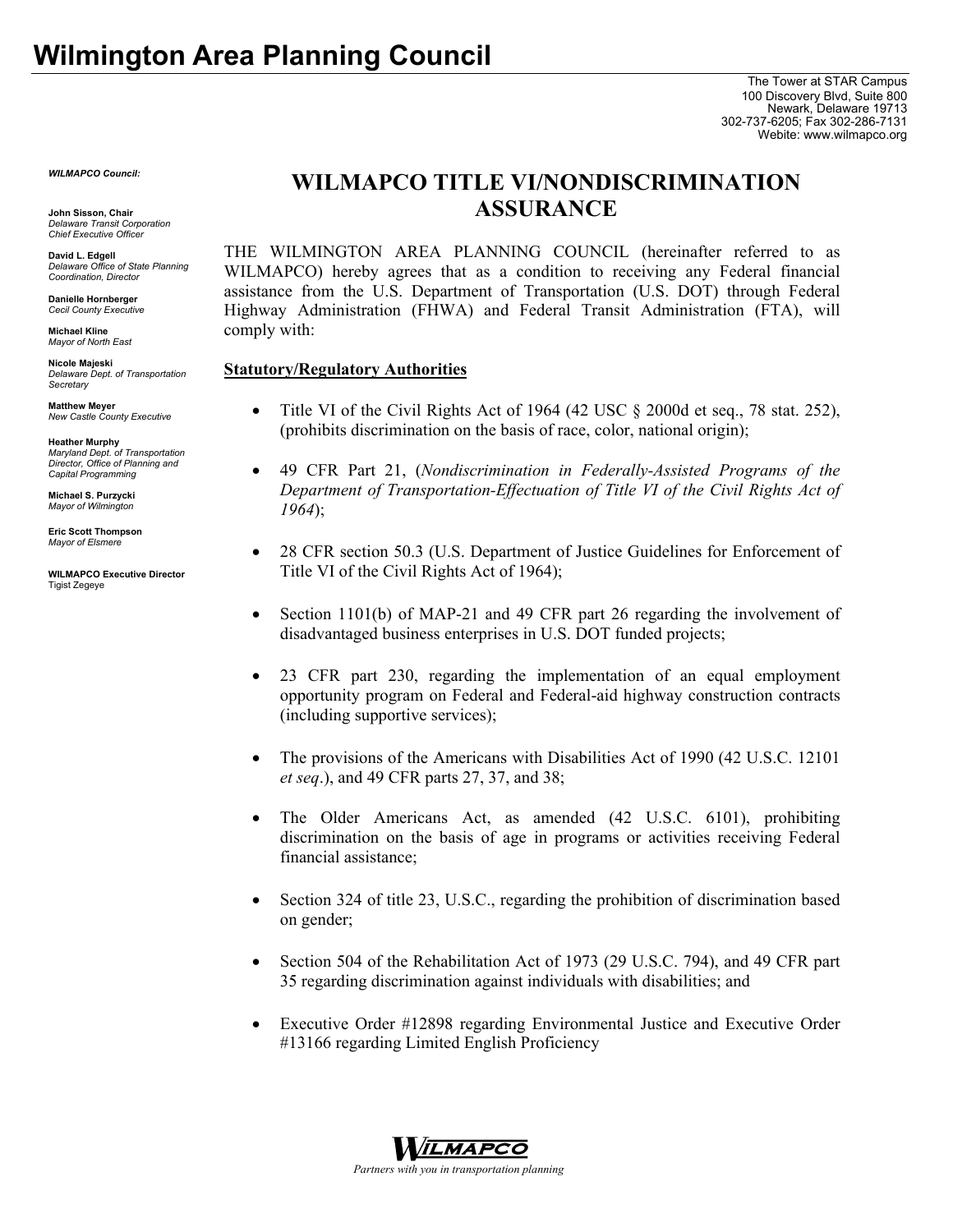The preceding statutory and regulatory cites hereinafter are referred to as the "Acts" and "Regulations," respectively.

### **General Assurances**

WILMAPCO further assures that in accordance with the Acts, the Regulations, and other pertinent directives, circulars, policy, memoranda, and/or guidance, it will promptly take any measures to necessary ensure that:

*No person in the United States shall on the grounds of race, color, national origin, sex, age, or disability, be excluded from participation in, be denied the benefits of, or be otherwise subjected to discrimination in any program or activity which is administered by WILMAPCO, regardless of the funding source.*

The Civil Rights Restoration Act of 1987 clarified the original intent of Congress, with respect to Title VI and other Non-discrimination requirements (the Age Discrimination Act of 1975 and Section 504 of the Rehabilitation Act of 1973), by restoring the broad, institutional-wide scope and coverage of these nondiscrimination statutes and requirements to include all programs and activities of the Recipient, so long as any portion of the program is Federally assisted.

WILMAPCO agrees to take affirmative action to ensure that applicants for employment, and employees during employment, are treated without regard to their race, creed, color, sex, age, disability, or national origin. Such action shall include, but not be limited to, employment, upgrading, demotion or transfer, recruitment or recruitment advertising, layoff or termination, rates of pay or other forms of compensation, and selection for training.

WILMAPCO agrees to comply with current regulations on Disadvantaged Business Enterprise (DBE) participation in accordance with 49 CFR Part 26. WILMAPCO also agrees to take all necessary and reasonable steps required by U.S. DOT regulations to ensure that eligible DBE's have the maximum feasible opportunity to participate in third-party contracts financed with Federal financial assistance. Third-party grantees who meet the threshold for DBE programs shall comply with U.S. DOT regulations surrounding proper payment and return of retainage for subcontractors.

### **Specific Assurances**

More specifically, and without limiting the above general assurances WILMAPCO hereby gives the following specific assurances with respect to its programs:

- 1. That WILMAPCO agrees that each "program" and each "facility" as defined in subsections 21.23(e) and 21.23(b) of 49 CFR Part 21, will be facilitated, or conducted, or will be operated in compliance with all requirements imposed by, or pursuant to the Acts and the Regulations.
- 2. That WILMAPCO shall insert, in all solicitations for bids for work or material subject to the Regulations, the U.S. DOT mandatory language and notifications regarding non-discrimination, solicitation for subcontractors which notifies subcontractors and vendors of the obligations to comply with the Regulations, termination as a sanction for breach of the required provisions, and incorporation of the mandatory language in all subcontracts made in connection with all federallyfunded activities.

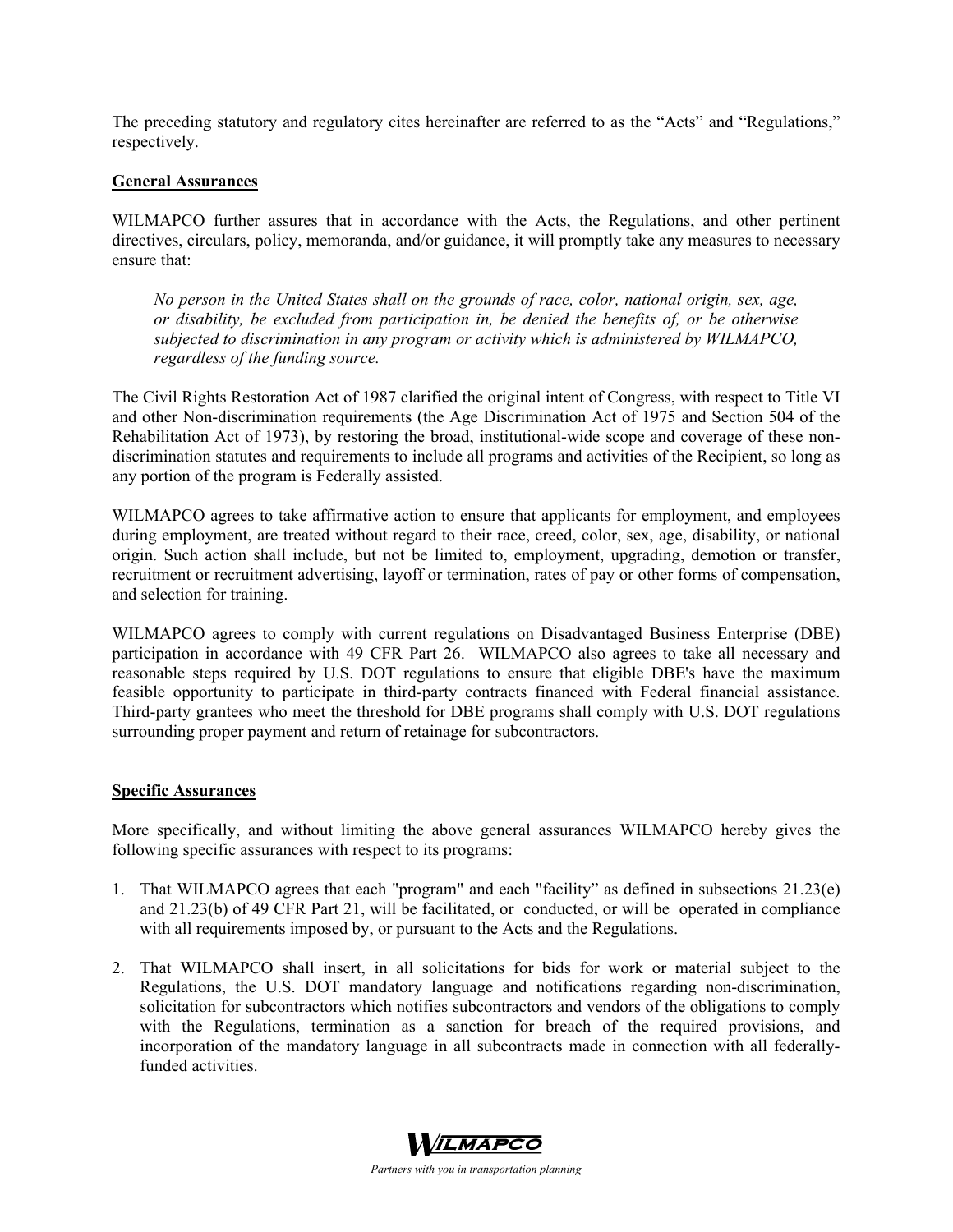- 3. That WILMAPCO shall insert the clauses found in Appendix 1 and Appendix 2 of this Assurance in every contract or agreement subject to the acts and the regulations as a covenant running with the land, in any deed form.
- 4. WILMAPCO shall provide for such methods of administration for a program as are found by the U.S. Secretary of Transportation, or the official to whom he/she delegates specific authority, to give reasonable guarantee that it, other recipients, sub-grantees, contractors, subcontractors, transferees, successors in interest, and other participants of Federal financial assistance under that program will comply with all requirements imposed or pursuant to the Act, the Regulations and this Assurance.
- 5. WILMAPCO agrees that the U.S. DOT has a right to seek judicial enforcement with regard to any matter arising under the Act, the Regulations, and this Assurance.

By signing this Assurance, WILMAPCO also agrees to comply (and agrees to require any sub-recipients, sub-grantees, contractors, successors, transferees, and/or assignees to comply) with all applicable provisions governing the U.S. DOT access to records, accounts, documents, information, facilities, and staff. WILMAPCO will also comply with any program or compliance reviews, and/or complaint investigations conducted by U.S. DOT and/or the Maryland Department of Transportation (MDOT) or Delaware Department of Transportation (DelDOT). WILMAPCO will keep records, reports, and submit the material for review upon request to U.S. DOT, MDOT, and DelDOT, or its designee in a timely, complete, and accurate way. WILMAPCO will comply with all of the reporting, data collection, and evaluation requirements as prescribed by law or detailed in program guidance.

THIS ASSURANCE is given in consideration of and for the purpose of obtaining any and all Federal grants, loans, contracts, property, discounts or other Federal financial assistance extended after the date hereof to WILMAPCO and is binding on it, other recipients, sub-grantees, contractors, subcontractors, transferees, successors in interest and other participants in its programs. The person signing below is authorized to sign this Assurance on behalf of WILMAPCO.

Tuf- Zyra

Tigist Zegeye, Executive Director

 $\mathcal{L}_\text{max}$ 

February 24, 2022 Date



*Partners with you in transportation planning*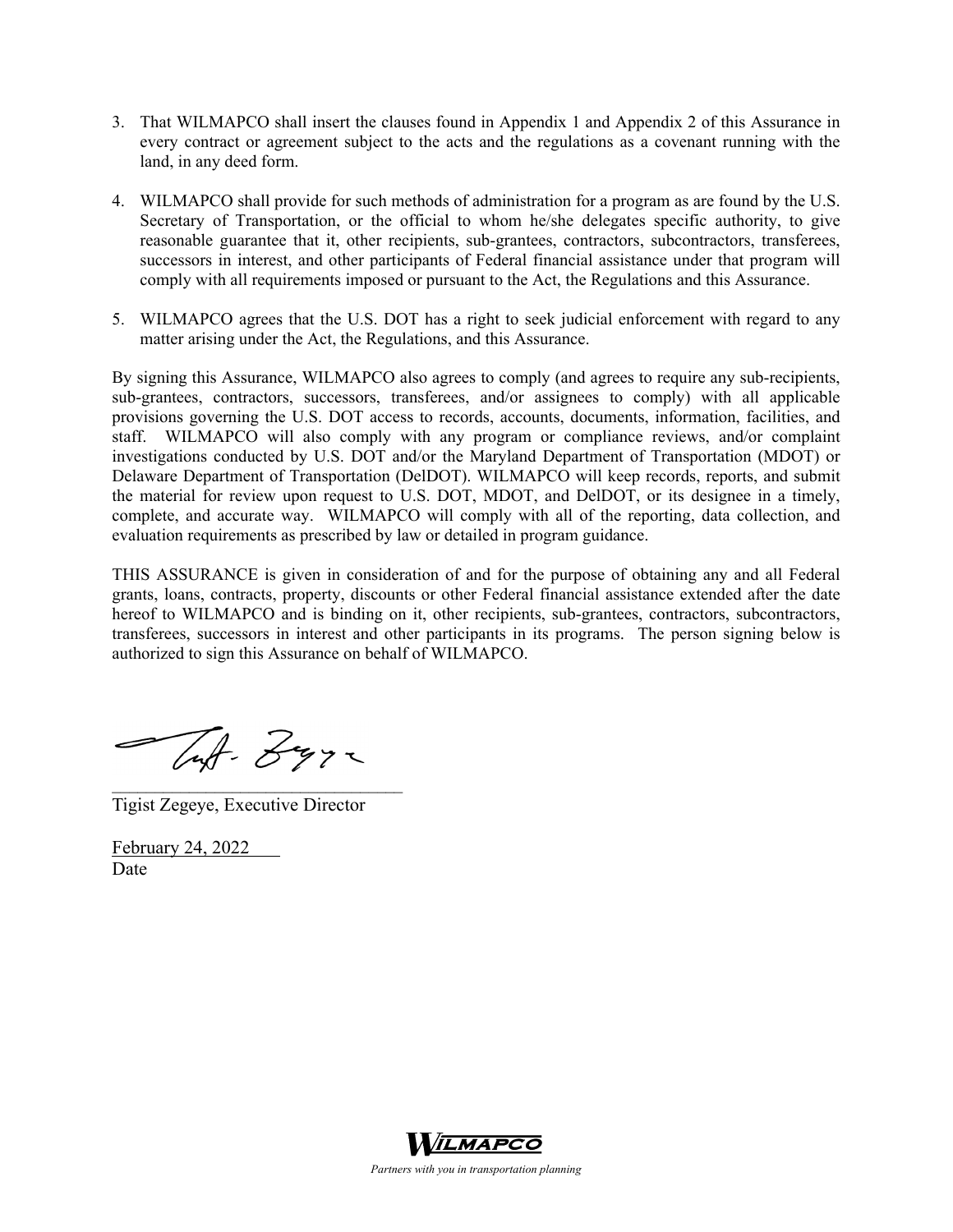# **WILMAPCO TITLE VI/NONDISCRIMINATION ASSURANCE**

## **APPENDIX 1**

During the performance of this contract, the contractor, for itself, its assignees, and successors in interest (hereinafter referred to as the "contractor'') agrees as follows:

1. Compliance with Regulations: The contractor (hereinafter includes consultants) will comply with the Acts and the Regulations relative to Non-discrimination in Federally-assisted programs of the U.S. Department of Transportation, Federal Highway Administration (FHWA), or Federal Transit Administration (FTA *),* as they may be amended from time to time, which are herein incorporated by reference and made a part of this contract.

2. Non-discrimination: The contractor, with regard to the work performed by it during the contract, will not discriminate on the grounds of race, color, or national origin in the selection and retention of subcontractors, including procurements of materials and leases of equipment. The contractor will not participate directly or indirectly in the discrimination prohibited by the Acts and the Regulations, including employment practices when the contract covers any activity, project, or program set forth in Appendix B of 49 CFR Part 21*.*

3. Solicitations for Subcontracts, Including Procurements of Materials and Equipment: In all solicitations, either by competitive bidding, or negotiation made by the contractor for work to be performed under a subcontract, including procurements of materials, or leases of equipment, each potential subcontractor or supplier will be notified by the contractor of the contractor's obligations under this contract and the Acts and the Regulations relative to Nondiscrimination on the grounds of race, color, or national origin.

4. Information and Reports: The contractor will provide all information and reports required by the Acts, the Regulations, and directives issued pursuant thereto and will permit access to its books, records, accounts, other sources of information, and its facilities as may be determined by the Recipient or the Federal Highway Administration (FHWA), or Federal Transit Administration (FTA) to be pertinent to ascertain compliance with such Acts, Regulations, and instructions. Where any information required of a contractor is in the exclusive possession of another who fails or refuses to furnish the information, the contractor will so certify to the Recipient or the Federal Highway Administration (FHWA), or Federal Transit Administration (FTA*),* as appropriate, and will set forth what efforts it has made to obtain the information.

5. Sanctions for Noncompliance: In the event of a contractor's noncompliance with the Non-discrimination provisions of this contract, the Recipient will impose such contract sanctions as it or the Federal Highway Administration (FHWA), or Federal Transit Administration (FTA) may determine to be appropriate, including, but not limited to:

- withholding payments to the contractor under the contract until the contractor complies; and/or
- cancelling, terminating, or suspending a contract, in whole or in part.

6. Incorporation of Provisions: The contractor will include the provisions of paragraphs one through five in every subcontract, including procurements of materials and leases of equipment, unless exempt by the Acts, the Regulations and directives issued pursuant thereto. The contractor will take action with respect to any subcontract or procurement as the Recipient or the Federal Highway Administration (FHWA), or Federal Transit Administration (FTA) may direct as a means of enforcing such provisions including sanctions for noncompliance. Provided, that if the contractor becomes involved in, or is threatened with litigation by a subcontractor, or supplier because of such direction, the contractor may request the Recipient to enter into any litigation to protect the



*Partners with you in transportation planning*